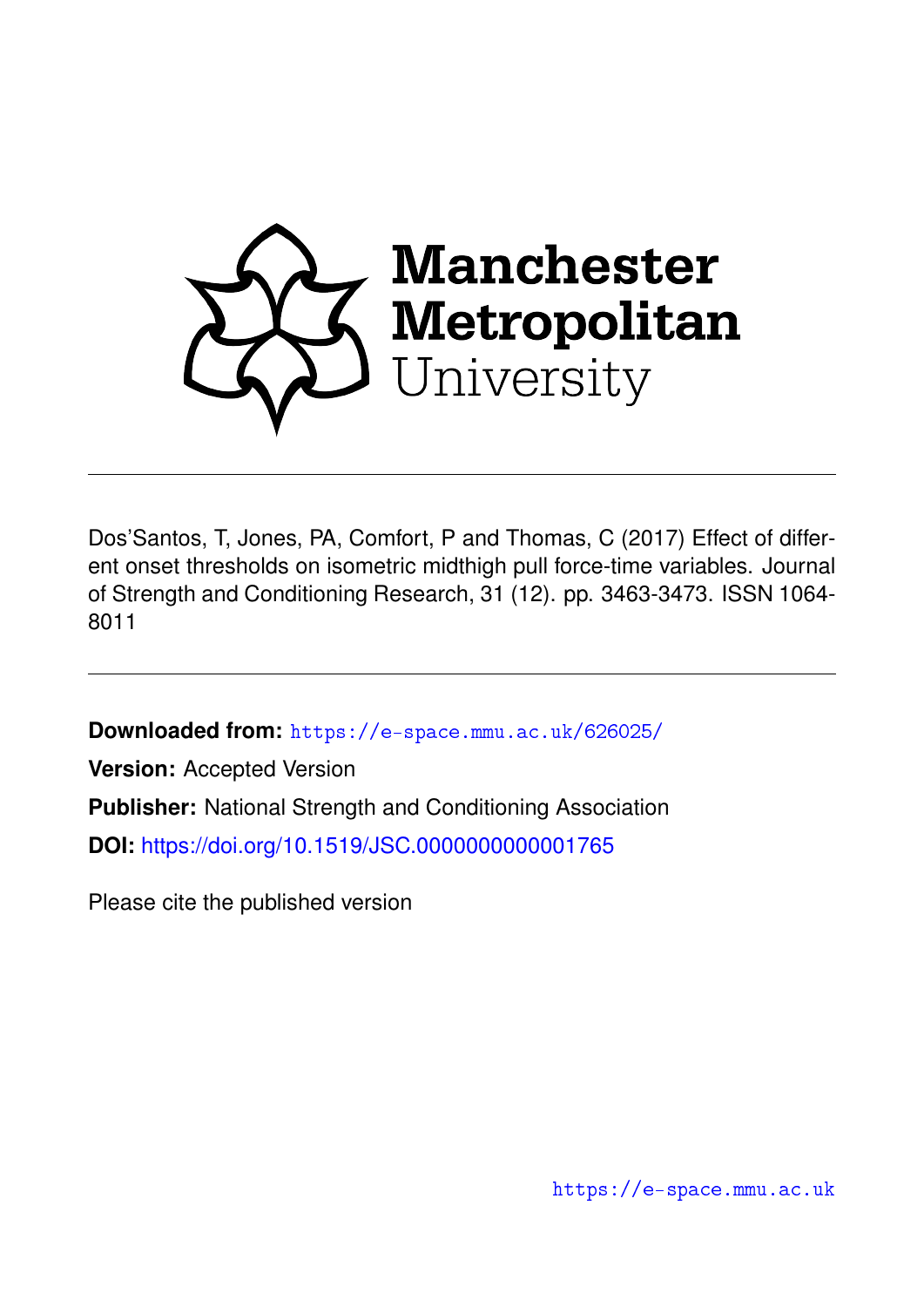# **Effect of Different Onset Thresholds on Isometric Mid-Thigh Pull Force-Time**

**Variables**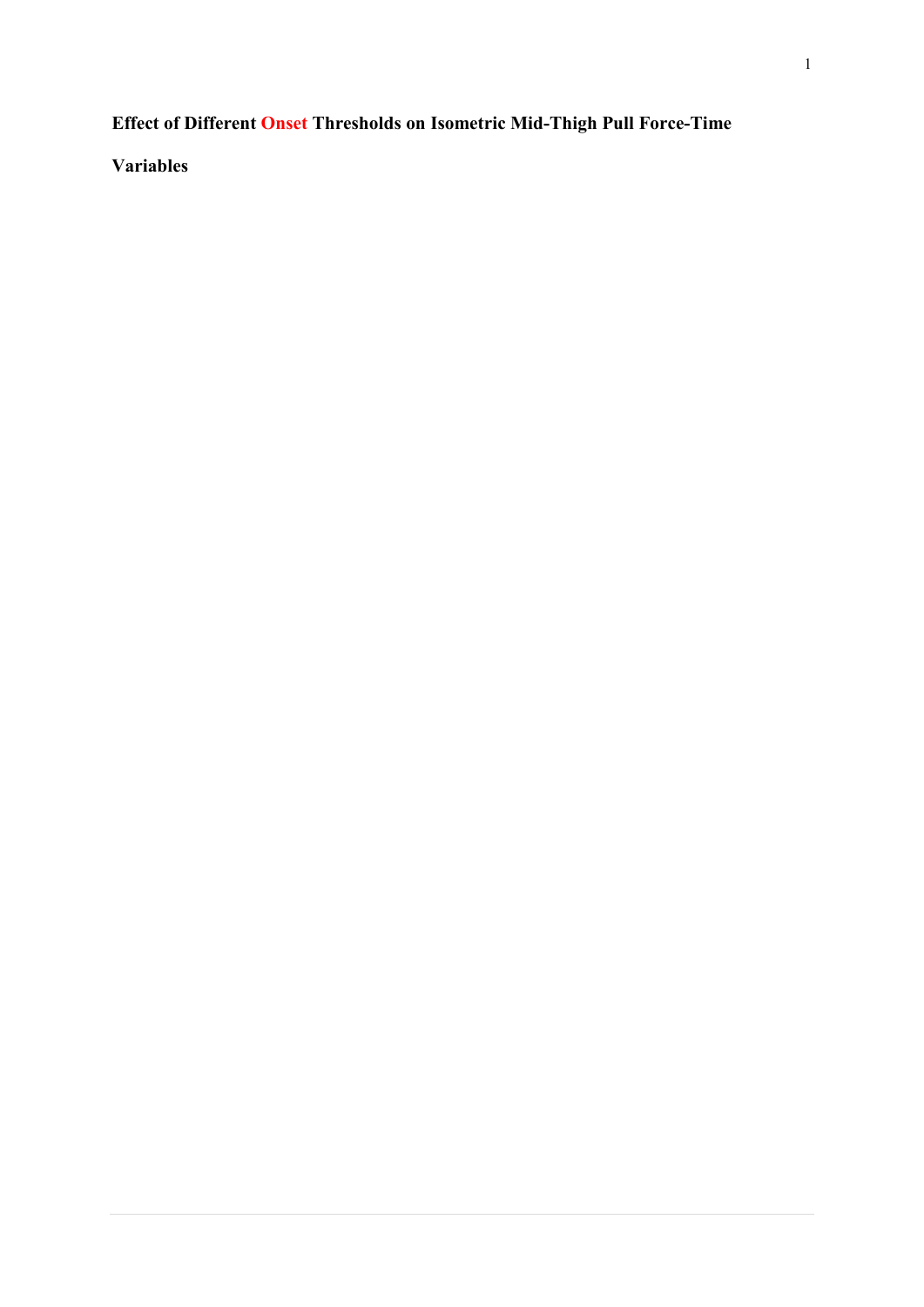#### **ABSTRACT**

Various thresholds have been used to identify the onset of contraction during isometric midthigh pull (IMTP) however, no agreed onset threshold exists for this assessment. The purpose of this study was to compare relative body weight (BW) and arbitrary onset thresholds to a criterion onset threshold 5 SD of BW for IMTP force-time variables; force at each threshold, peak force (PF), time-specific force values (100, 150 and 200 ms) and rate of force development (RFD) during 0-100 ms, 0-150 ms, 0-200 ms. Academy rugby league players (n  $= 9$ , age:  $18.5 \pm 0.4$  years; height:  $1.82 \pm 0.09$  m; mass:  $91.2 \pm 13.1$  kg) performed two IMTP trials on a force platform sampling at 1000 Hz. The neutral force-time data pool (18 trials) was analyzed with five different thresholds and compared to criterion threshold to determine any variance in force-time variables. 5 SD of BW was significantly lower than 10% BW and 75N for threshold force which led to significantly greater time specific force values at 100 and 150 ms and unacceptable limits of agreements (LOA) for all force-time variables. No significant differences ( $p > 0.05$ ) were observed between 2.5% and 5 SD of BW; and between 5% and 5 SD of BW for threshold force and all force-time variables with acceptable LOA. The 5 SD of BW and 2.5% BW onset thresholds consistently resulted in the lowest values for threshold force, time-specific force values and RFD, attributed to a lower onset bias. Therefore, scientists and practitioners are recommended to use a 5 SD of BW onset threshold for time-specific force values and RFD for accurate data because it accounts for signal noise during the weighing period. Subsequently, there is greater certainty that the onset of contraction identifies a true meaningful change in force, in contrast to relative BW thresholds.

**KEY WORDS:** Time-specific Force; Rate of Force Development; Force-time data, Phase Identification; Onset bias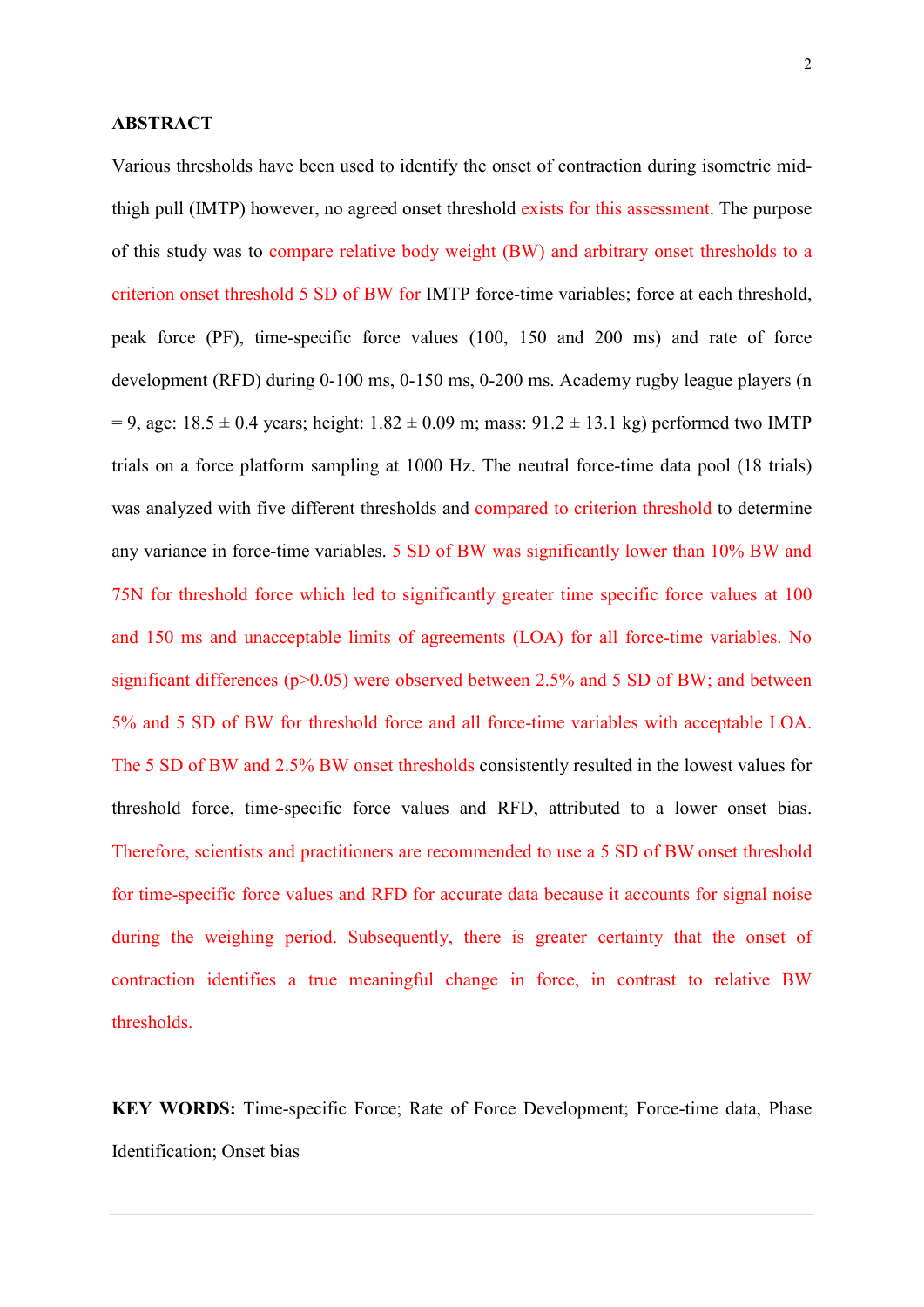#### **INTRODUCTION**

Neuromuscular performance of the lower limbs can be evaluated based on analysis of forcetime data generated during dynamic or isometric tasks such as vertical jumps (VJ) (26-28), isometric mid-thigh pulls (IMTP) (13, 27, 35) or isometric squats (2, 16). Peak force (PF) and peak rate of force development (RFD) are commonly analyzed from force-time data (3, 12, 22) and often demonstrate high reliability (12, 24) and low measurement error (6, 35). The IMTP induces minimal fatigue and is time efficient compared to dynamic one repetition maximum testing (1RM). Additionally, nearly perfect correlations ( $r \geq 0.96$ ) have been reported between IMTP PF and 1RM back squat performance (24, 25). Importantly, the IMTP can be used to monitor the effectiveness of training interventions, fatigue and neuromuscular preparedness, but may also be used as a tool for talent identification (11).

Distinctive advantages of IMTP assessments are that an athlete's ability to express force rapidly can be assessed by examining time-specific force, RFD and impulse values during critical time periods (30-300 ms) (3, 6, 7, 12). Conversely, maximal dynamic strength assessments such as 1RM back squat and power cleans fail to provide this insight, highlighting the specific advantages of monitoring neuromuscular performance via the IMTP. Not only have time specific-force values, RFD and impulse during specific epochs demonstrated high reliability (6, 12, 34), these variables have also been associated with dynamic tasks including sprint (34, 36), change of direction speed (34) and jumping performance (21). This could be attributed to the similarity of the contact times and force application periods for these dynamic tasks (26, 32, 37).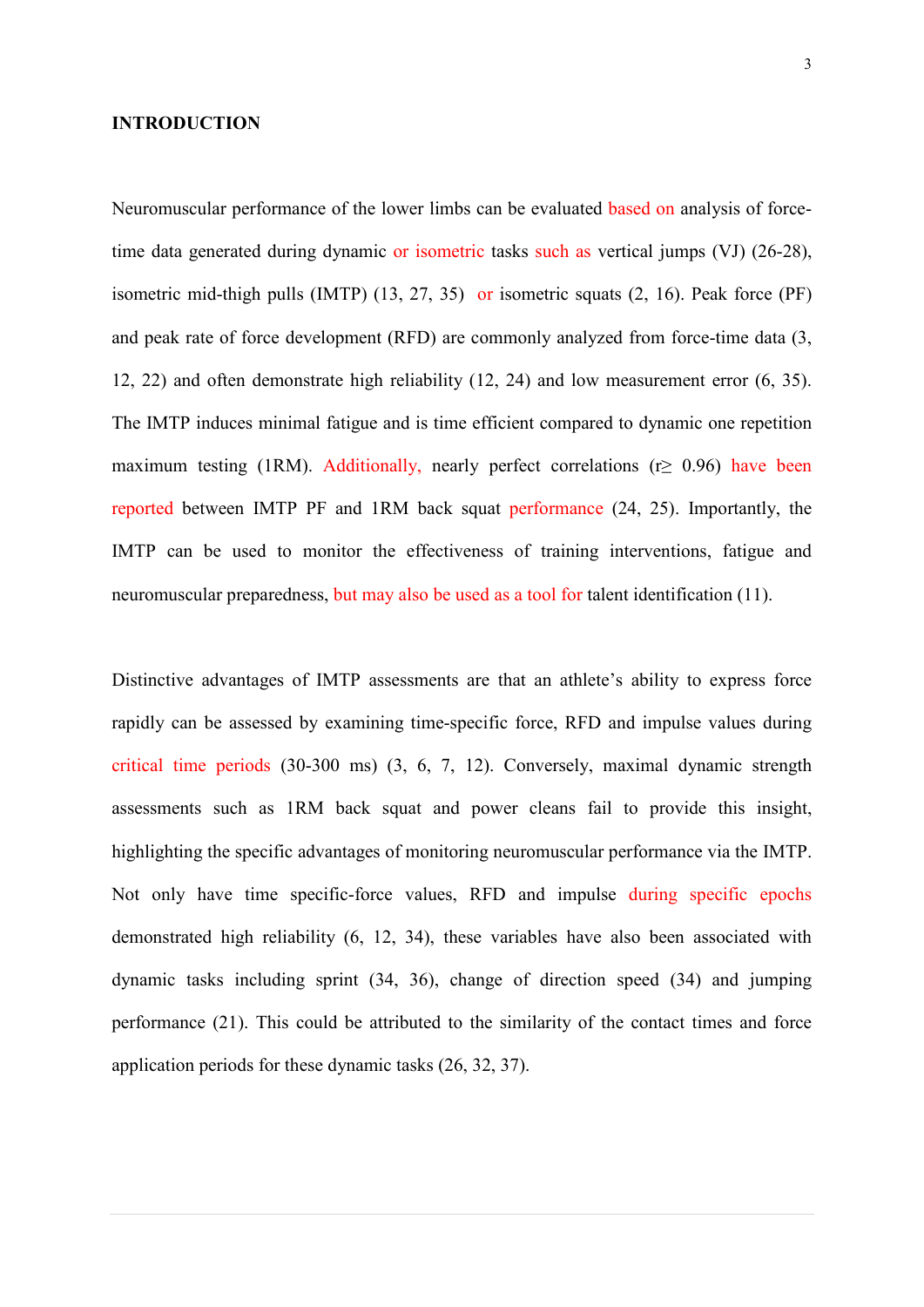One problem that currently compromises the accuracy of IMTP force-time data is how the start point of force-time data analysis is identified (8, 9, 23, 26). This is explained by noise associated with such analyses connected with electronic equipment, ambient noise from electromagnetic radiation, movement artifact and inherent stability of the signal (26). More importantly, participant posture and any associated movement, can potentially impact the noise during body weight (BW) weighing periods and therefore subsequent thresholds derived from such weighing periods (8, 23); although this can be minimized with strict instructions to participants and visual inspection of the force-time data during data collection. It is recommended that IMTP trials where there is an unstable baseline force during the weighing period (uncontrolled pre tension and visible countermovement) should be rejected and another trial performed (23). Selecting a start threshold too low may result in early triggering of the onset of contraction and may result in elevations of force-time variables, such as time to PF and movement time, which have been reported during countermovement jumps (8, 26). Similarly, selecting a threshold too high would result in a delayed onset of contraction known as onset bias (0 ms point) resulting in underestimations of variables such as movement time, time to PF and elevations of force-time variables such as force, RFD and impulse at pre-determined time points (8, 14, 23). Therefore, it is imperative that strict and well administered IMTP testing is completed and that onset of contraction threshold identifies and reflects the start of contraction for accurate measures of force-time variables.

Various thresholds have been used to identify the onset of contraction and start point for force-time data analysis so that time-specific force values, RFD and impulse during various phases can be calculated. However, a generally accepted method to determine the onset of contraction in IMTP testing does not exist, which renders comparison of IMTP force-time values from different studies problematic. For example, previous studies have used arbitrary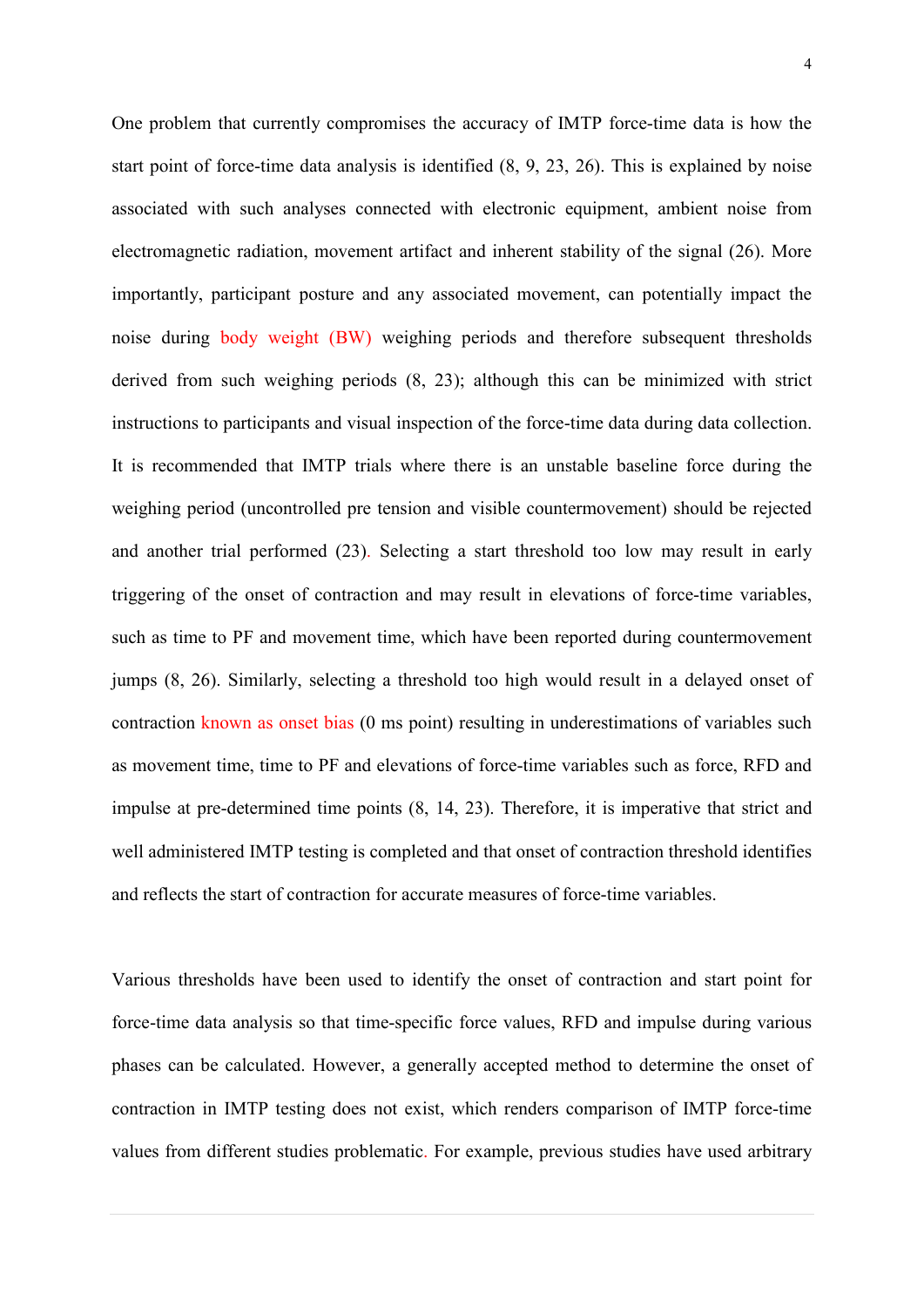values of 20 N (19), 40 N (6) and 75 N(7), when calculating force-time variables. Although it should be noted that higher thresholds to determine the onset of contraction may result in onset bias, where there is a time delay bias in the identification of the onset of contraction and could lead to misinterpreted and erroneous calculations of force-time variables (8, 23). Biases of approximately 20 ms (30) to as much as 330 ms (31) have been reported as a result of objective threshold determined onsets. West et al. (36) determined their starting threshold when 5 standard deviations (SD) of instantaneous rate of change of force with respect to time (1 second stationary) was exceeded. Conversely, many have failed to define how they identified the start of the contraction (0 ms) for force-time variables (3, 12, 20, 21, 29, 34), which makes it difficult to replicate force-time data analysis procedures and evaluating the accuracy of previous research findings (8).

Various onset thresholds have been used for VJ assessments (9), including arbitrary force values (33), relative measures of BW (26), 5 SD of BW (28, 36), manual selection (15) and relative change in power (10). Researchers have compared the effects of different start thresholds on kinetic and kinematic variables during jump assessments and shown that the different thresholds produce significantly different kinetic and kinematic values (9, 14, 26). The 5 SD of BW is considered the gold standard for onset of contraction identification in vertical jump assessments as this method takes into account the noise associated during the weighing period (28, 36). Body weight is defined as the average vertical ground reaction force (VGRF) during 1 second of stance (28). The onset of movement is defined as the point in which the VGR, after a signal to jump had been given, exceeded BW plus or minus 5 SD (28). As such, a deviation in force that exceeds 5 SD of BW is almost certainly a meaningful change in force which demonstrates the onset of contraction (start of jump). In light of this, the 5 SD of BW may be an appropriate method to determine the onset of contraction during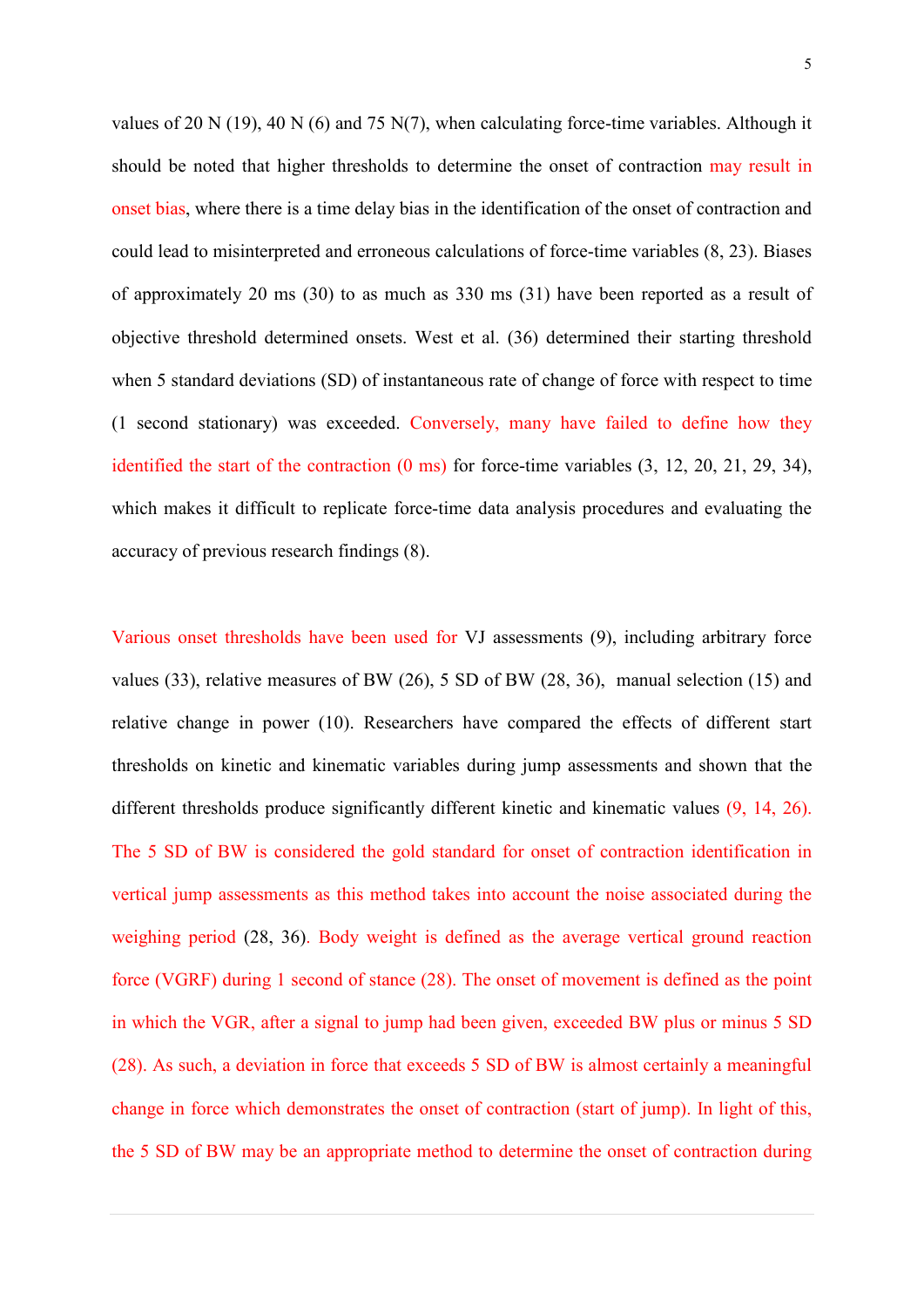IMTP assessments, however this has yet to be investigated. Consequently, scientists and practitioners require information regarding the effect of different onset of contraction thresholds on IMTP force-time variables to allow accurate assessments of neuromuscular performance which reflect the athlete's ability to apply force rapidly.

The aim of this study was to examine whether commonly used onset thresholds, 2.5% BW [BW2.5], 5% BW [BW5], 10% BW [BW10] and (75N [BW75N]) agreed with the gold standard threshold of 5 SD of BW (BW<sub>5SD</sub>) for time-specific force values and RFD (0-100 [RFD<sub>100</sub>], 0-150 [RFD<sub>150</sub>] and 0-200 [RFD<sub>200</sub>] ms). It was hypothesized that  $BW_{75N}$  and  $BW_{10}$ thresholds would result in significantly higher resultant values for all force-time variables than BW<sub>5SD</sub> and demonstrate unacceptable agreement. It was also hypothesized no significant differences in force-time variables would be found between  $BW_{5SD} BW_{2.5}$ , and  $BW_5$ thresholds demonstrating acceptable agreement.

#### **METHODS**

#### **Experimental approach to the problem**

A repeated measures, within-subjects design was used to determine the effect that the onset threshold had on PF, force at and RFD during 100, 150 and 200 ms. Subjects performed two maximum effort IMTPs while standing on a force plate sampling at 1000 Hz. Force-time data were pooled (18 trials), analyzed using a customized analysis spreadsheet, and the effect of the different onset thresholds in force-time variables were studied.

# **Subjects**

Professional academy rugby league players ( $n = 9$ , age:  $18.5 \pm 0.4$  years; height:  $1.82 \pm 0.09$ m; mass:  $91.2 \pm 13.1$  kg) provided informed consent to participate in this study, which was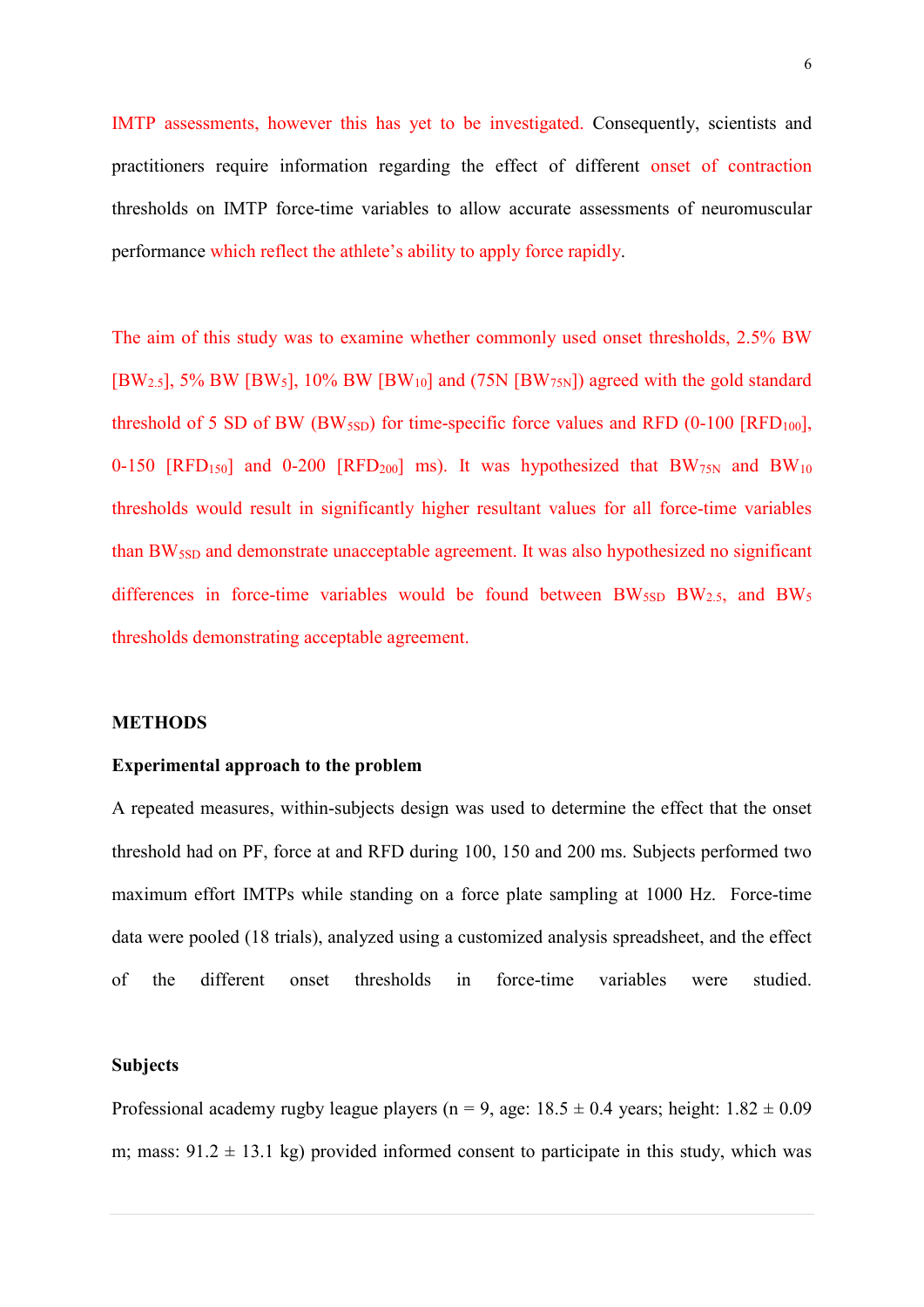approved by the university ethics committee. Subjects were familiar with the IMTP and were experienced with weightlifting movements  $(\geq 2)$  years weight training experience); all IMTP trials were assessed by certified strength and conditioning specialists. At the time of testing subjects were in the second week of their preseason mesocycle.

# **Procedures**

#### **Pre-isometric assessment warm up**

All subjects performed a standardized warm up comprised of five minutes of dynamic stretching before advancing to dynamic mid-thigh clean pulls. One set of five repetitions was performed with an empty barbell (Werksan Olympic Bar, Werksan, Moorsetown, NJ, USA) followed by three isometric efforts at a perceived intensity of 50, 70, and 90% of maximum effort, interspersed with a one-minute recovery.

#### **Isometric mid-thigh pull protocol**

The IMTP procedures were in accordance to previous research and have been reported previously(7). Briefly, subjects performed a total of two maximal effort trials lasting five seconds and interspersed with a two-minute rest period (34); if the difference between the two trials exceeded 250 N then a third trial was performed (3). Verbal encouragement was given for all trials and subjects. Subjects were instructed to be as still as possible, without initiating a pull on the bar for at least 1 second prior to the instructions to 'pull', to permit calculation of body weight based on the associated force-time data. Trials that did not have a stable baseline force trace (peak deviation  $> 50$  N from average BW) were rejected along with trials with a visible countermovement, subsequently another trial was performed (23). Ground reaction force data was sampled at 1000 Hz for eight seconds via a portable force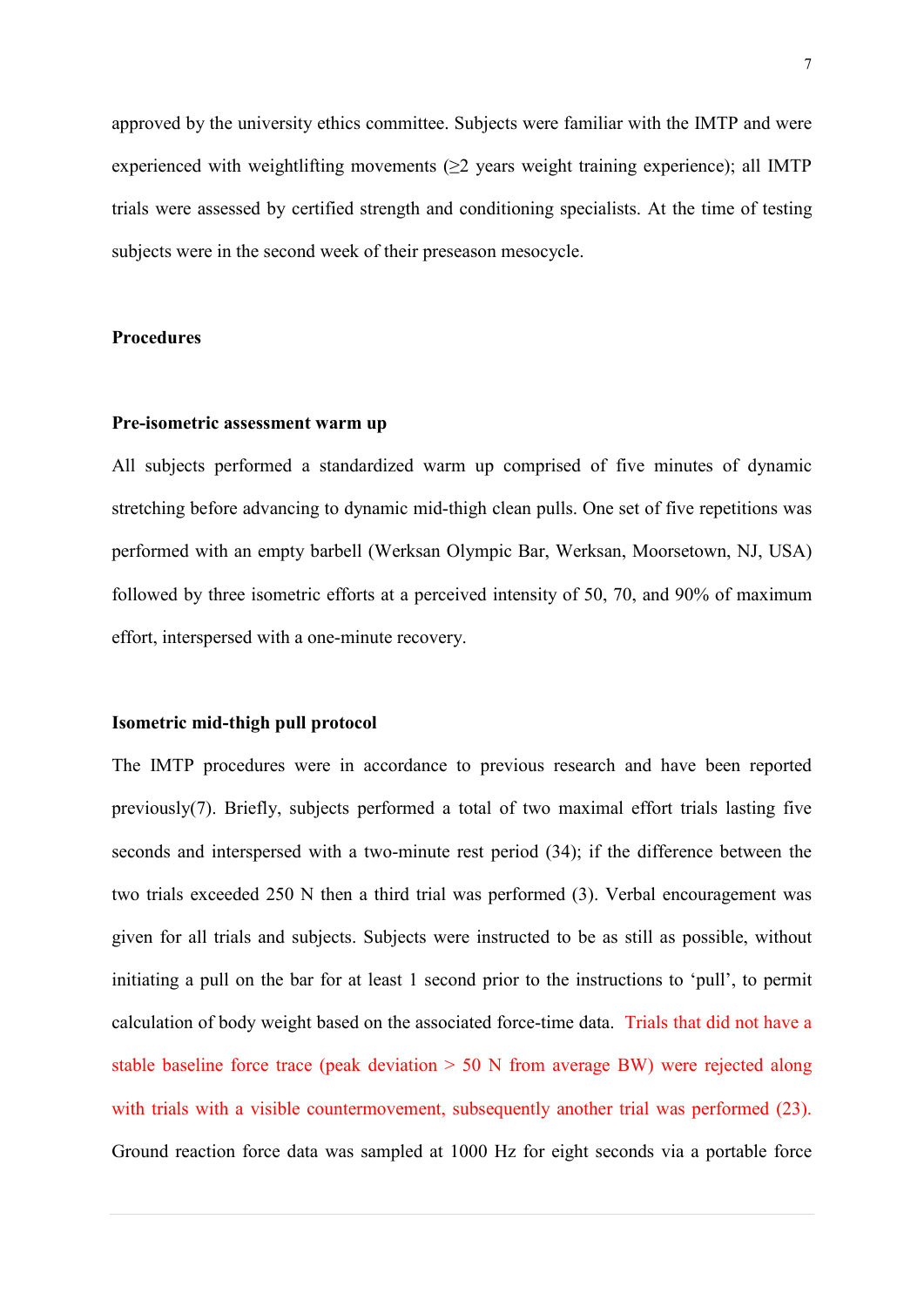platform (Kistler, Switzerland, Model 9286AA, SN 1209740) interfaced with a laptop and recorded using Bioware software (Version 5.11; Kistler Instrument Corporation, Switzerland).

#### **Isometric force-time curve assessment**

All force-time data recorded during the IMTP were analyzed using a customized analysis spreadsheet to determine specific force-time characteristics. The maximum force generated during the five second maximum effort IMTP was reported as the absolute PF (12). Additionally, time-specific force values (Force<sub>100</sub>, Force<sub>150</sub> and Force<sub>200</sub>) and RFD during 0-100, 0-150 and 0-200 ms ( $RFD<sub>100</sub>$ ,  $RFD<sub>150</sub>$  and  $RFD<sub>200</sub>$ ) from the onset thresholds (onset of the contraction/pull) were determined for each trial. This was in accordance with previous studies that have utilized similar pre-determined time bands when calculating force and RFD while demonstrating high reliability  $(3, 12, 21)$ . Specifically, RFD was calculated using the equation: RFD =  $\Delta$ force/ $\Delta$ time interval. This equation was applied to the time bands 0-100, 0-150 and 0-200 ms, respectively (3, 12). These time intervals were selected based on typical ground contact times experienced during dynamic movements such as jumping, sprinting and changing direction (26, 32, 37). For this reason time bands <100 ms were not selected.

Five onset thresholds were implemented and compared to explore the effects of different thresholds on IMTP force-time variables. The criterion onset threshold and onset of the contraction (referred as time point 0 ms) was defined as force exceeded 1) 5 SD from BW (BW5SD) (28, 36). The other onset thresholds were compared against the criterion method and were defined as point when 2) force exceeded  $2.5\%$  from BW (BW $_{2.5}$ ) (26), 3) force exceeded 5% from BW (BW<sub>5</sub>) (26), 4) force exceeded 10% from BW (BW<sub>10</sub>) (26) and 5) force exceeded 75N from BW (BW $_{75N}$ ). The combined residual force and BW were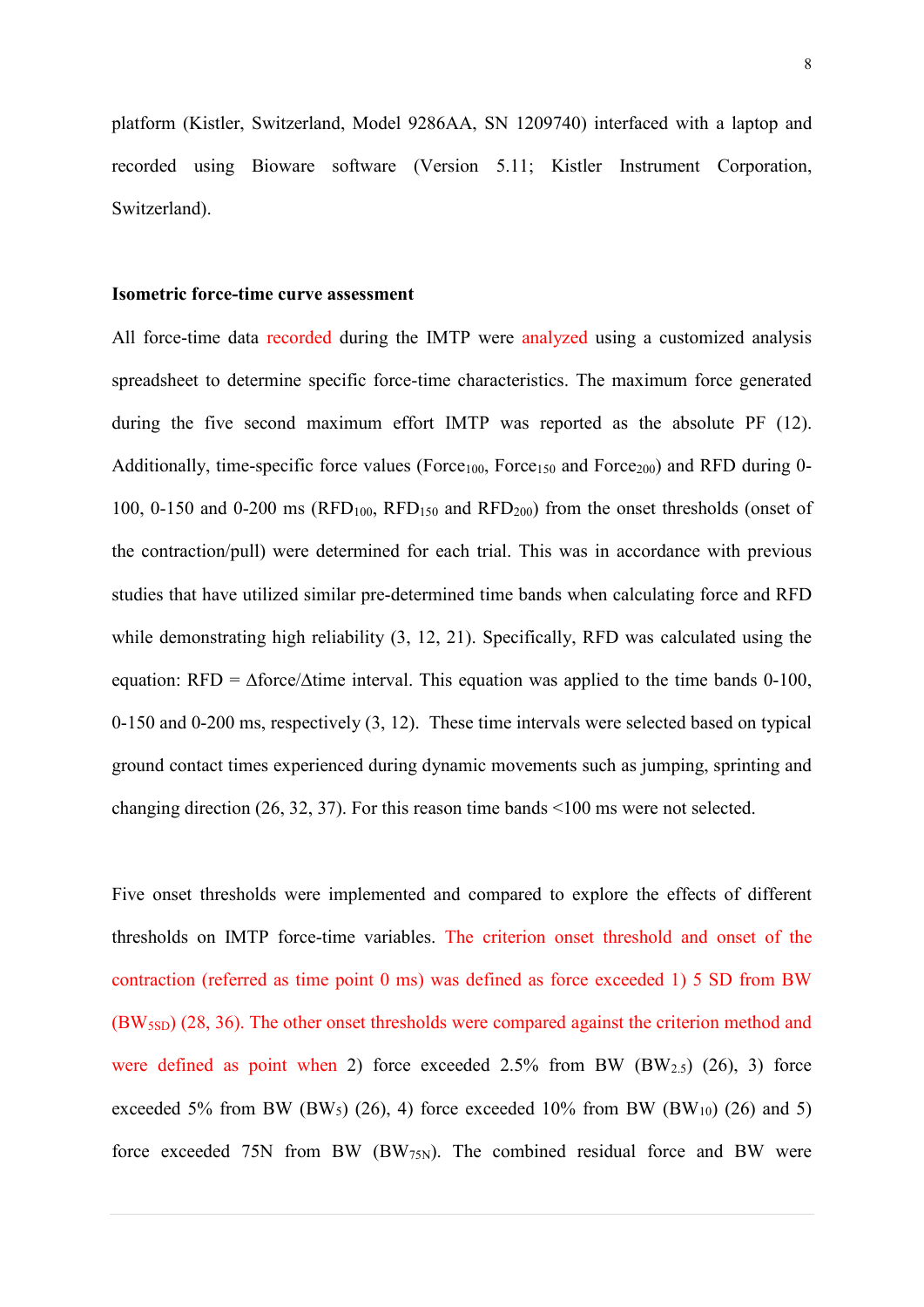calculated as the average force over a 1 second stationary weighing period (in mid-thigh pull position posture) prior to the initiation of the IMTP, similar to the weighing period calculations of BW during VJ assessments (28, 36).

#### **Statistical Analyses**

Statistical analyses were performed using SPSS software version 22 (SPSS, Chicago, Ill, USA) and a custom reliability spreadsheet (17). Normality for all variables was confirmed using a Shapiro Wilks-test. Within-session reliability was assessed via intra class coefficients (ICC), 95% confidence intervals (CI) and coefficient of variation (CV) using a custom spreadsheet (17). The CV was calculated based on the mean square error term of logarithmically transformed data (17). Minimum acceptable reliability was determined with an ICC  $>0.7$  and CV <15% (1, 12). Standardized differences were calculated using Cohen's  $d = M1$  - M2/ $\sigma$  pooled (5) and the scale presented by Hopkins et al. (18) used to quantify magnitude. Cohen's *d* effect sizes (ES) were interpreted as trivial (< 0.19), small (0.20 – 0.59), moderate  $(0.60 - 1.19)$ , large  $(1.20 - 1.99)$ , and very large  $(2.0 - 4.0)$  (18). The mean of the difference (bias) was expressed absolutely and as a percentage, ratio (criterion threshold / alternative threshold) and the 95% limits of agreement (LOA) (LOA: mean of the difference  $\pm$  1.96 standard deviations) were calculated between onset thresholds using methods described by Bland and Altman (4). Unacceptable LOA were determined a priori as bias percentage difference greater than  $\pm 3\%$ . Multiple one way repeated measures analysis of variance (RMANOVA) and Bonferonni post hoc comparisons were conducted to determine if there were significant differences in the values of PF, force at and RFD over 100, 150 and 200 ms between the different onset thresholds. Statistical significance was defined p≤0.05 for all tests, with resultant p values corrected, using Bonferroni correction, to reduce the risk of a family-wise error.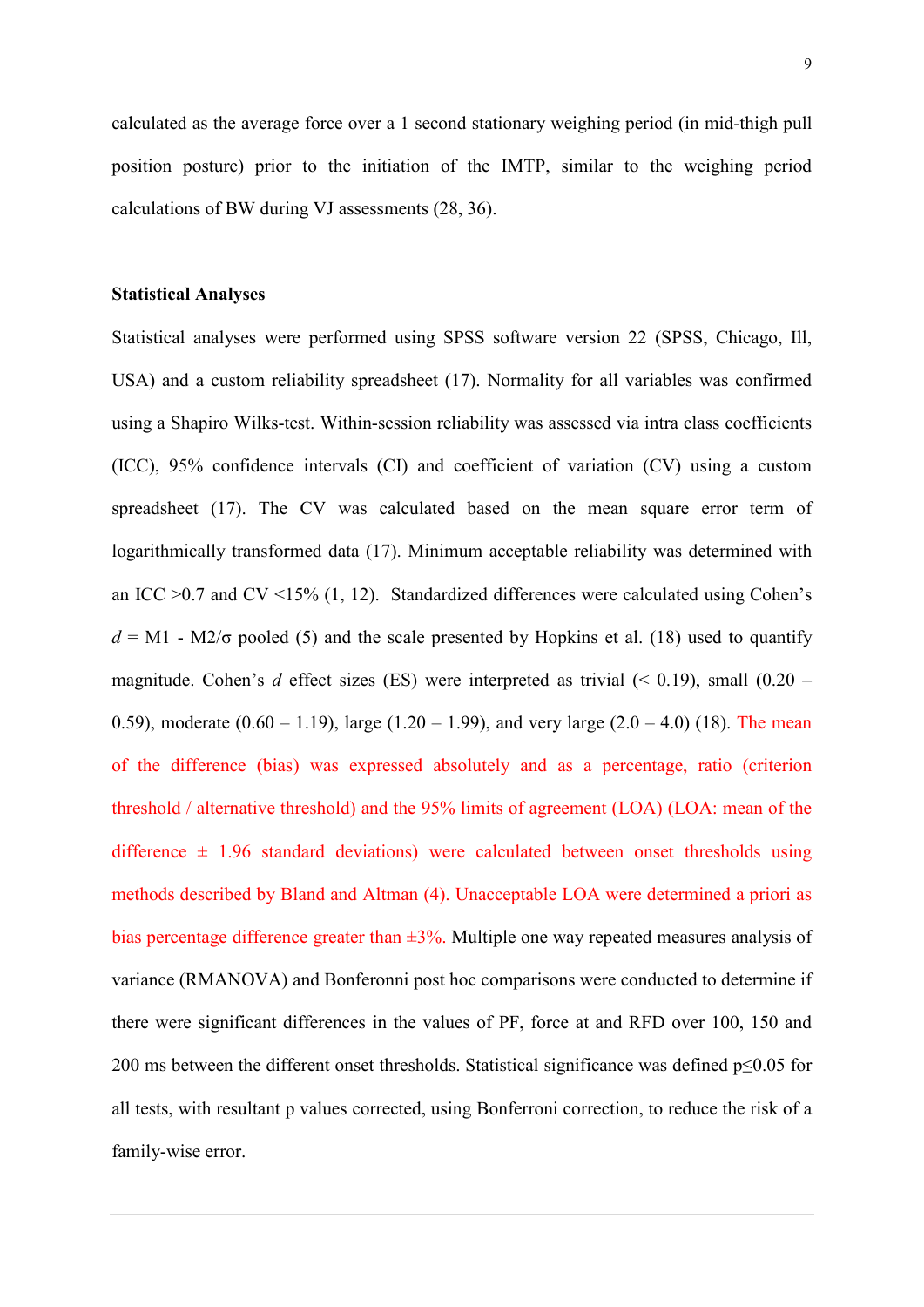### **RESULTS**

Body weight and threshold force values demonstrated high within-session reliability measures across thresholds (Table 1). High within-session reliability was observed for all time-specific force values across all thresholds, meeting minimum acceptable reliability criteria (Table 1). The highest ICC and lowest level of variances for all RFD values were produced with a BW2.5; all meeting minimum acceptable reliability criteria (Table 1). Conversely, greater level of variances were observed with the other thresholds for  $RFD_{150}$ and RFD200 exceeding the thresholds for acceptable CV (Table 1).

Descriptive statistics and observed power for all force-time variables for each threshold are presented in Table 2. Pairwise comparisons between thresholds for force-time variables are presented in Table 3. In addition, bias, ratio and LOAs are presented for all variables in Tables 4 & 5.

> \*\*Insert Table 1 around here\*\* \*\*Insert Table 2 around here\*\*

The onset threshold used to identify the start of force-time data analysis did not affect body weight or peak force  $(p=1.000)$ . Conversely, onset threshold had a significant effect on threshold force ( $p<0.05$ ) (Table 3). BW<sub>5SD</sub> threshold force was significantly lower ( $p<0.05$ ) than  $BW_{10}$  threshold force and  $BW_{75N}$  with very large differences and unacceptable LOA (Tables 3 & 4). Conversely, no significant differences for  $BW_{2.5}$  and  $BW_5$  when compared to BW<sub>5SD</sub> were observed (p>0.05) however higher threshold forces value were observed in comparison to BW<sub>2.5</sub> with large effect sizes and unacceptable LOA (Tables 3 & 4). BW<sub>5SD</sub>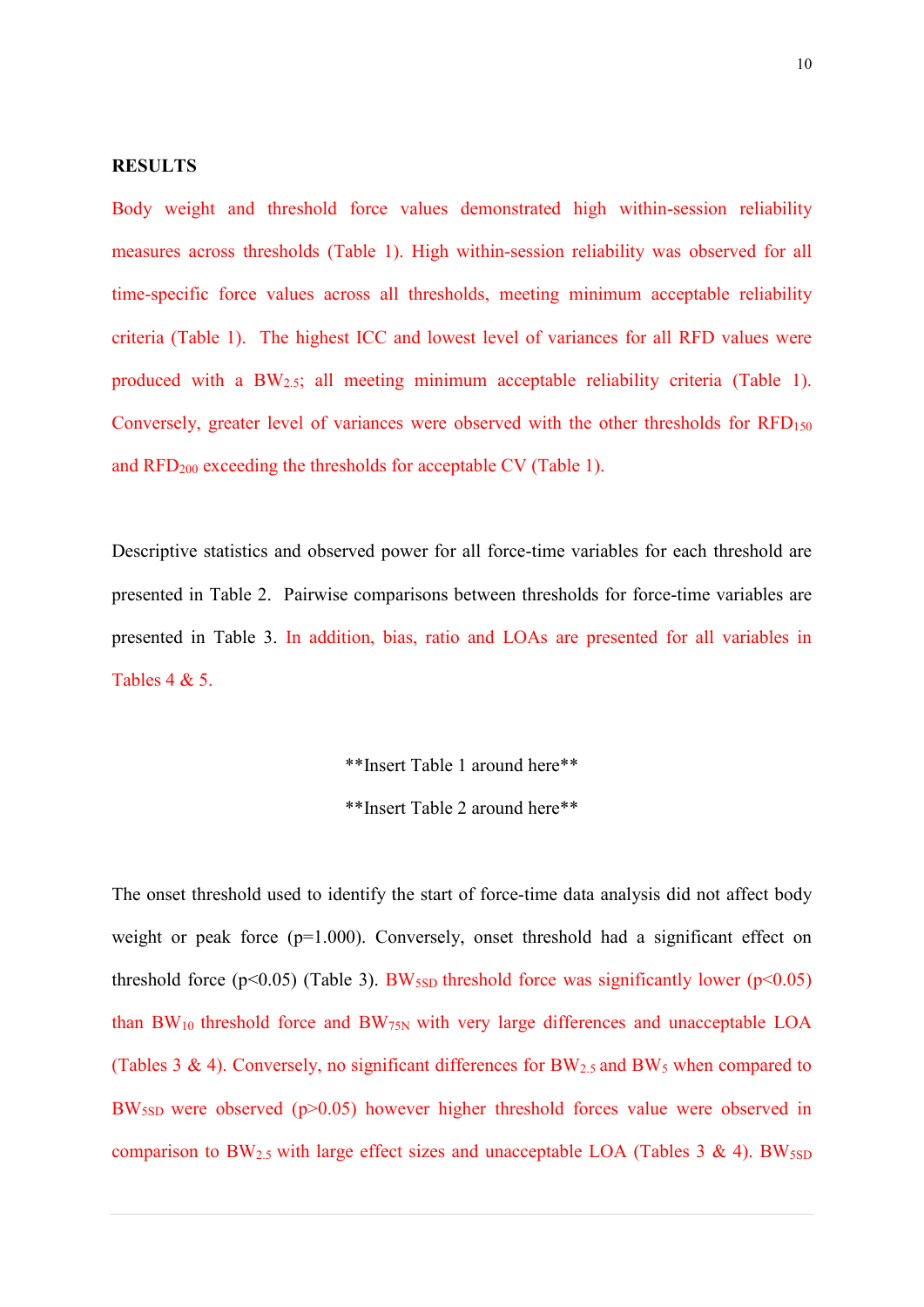produced lower threshold force values in comparison to BW<sub>5</sub> with small effect sizes and unacceptable LOA.

No significant differences were observed for BW<sub>5SD</sub> when compared to BW<sub>2.5</sub> and BW<sub>5</sub> for all time-specific force values and RFD with trivial effect sizes and acceptable LOA (Tables 3 & 4). BW<sub>5SD</sub> was Significantly different to BW<sub>10</sub>; and BW<sub>75N</sub> for all time-specific force values with trivial to small effect sizes (Table 3). Unacceptable LOA for Force100 and Force150 was also demonstrated (Table 4).

\*\*Insert table 3 around here\*\*

\*\*Insert table 4 around here\*\*

RFD was not significantly different for all onset thresholds when compared to the criterion threshold BW<sub>5SD</sub> ( $p>0.05$ ). Trivial effect sizes and acceptable LOA were demonstrated with thresholds  $BW_{2.5}$  and  $BW_5$  when compared to the criterion method (Table 5). Trivial to small effect sizes and greater biases were revealed with thresholds  $BW_{10}$  and  $BW_{75N}$  when compared to the criterion method with unacceptable LOA observed for RFD150 (Table 5)

\*\*Insert table 5 around here\*\*

\*\*Insert Figure1around here\*\*

#### **DISCUSSION**

The aims of the study were to assess the agreement of commonly used onset thresholds in comparison to a criterion threshold for force-time variables. Firstly, all threshold force, and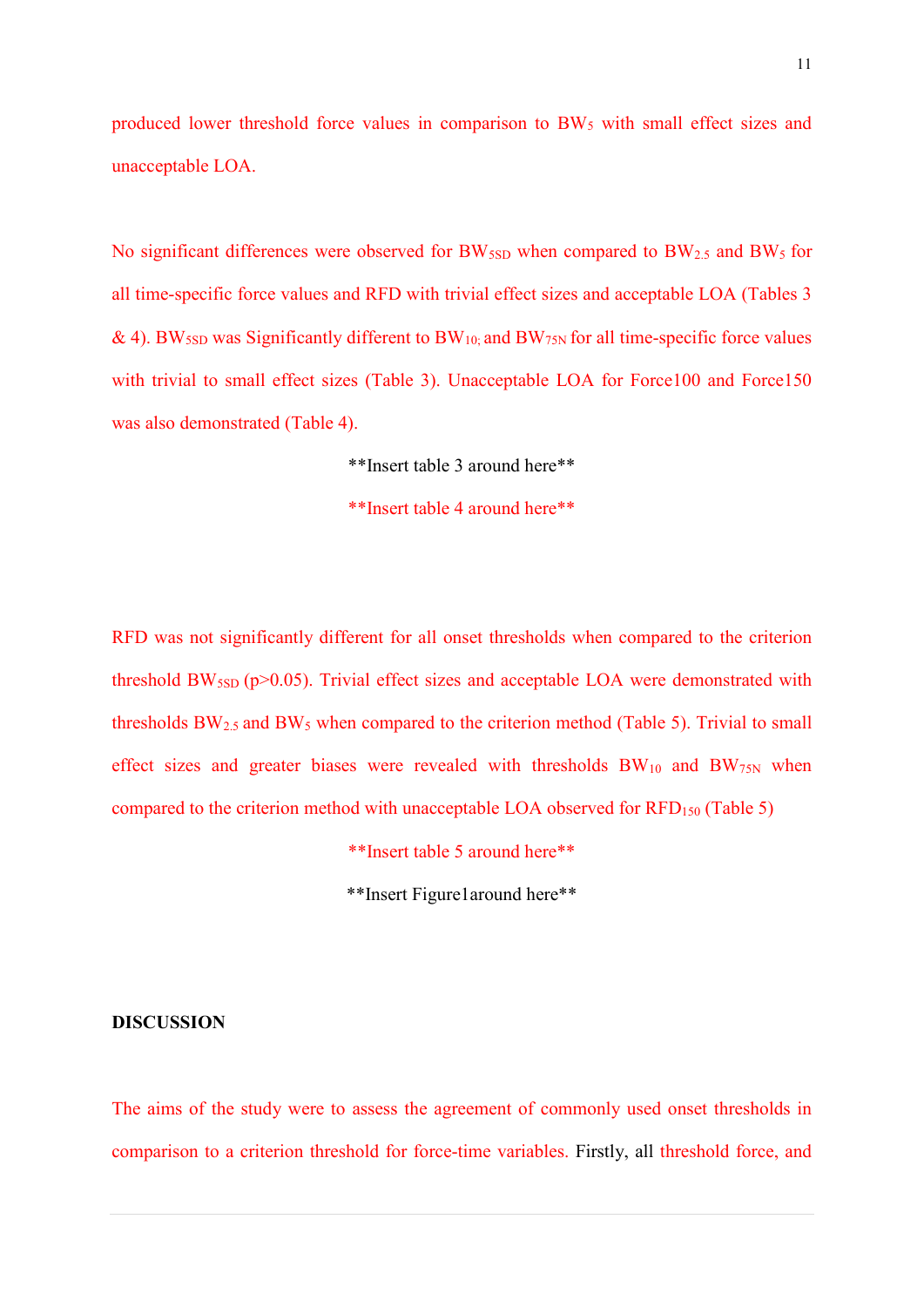time specific-force values achieved minimum acceptable reliability criteria with all onset thresholds comparable to previous research  $(3, 7, 21)$ . However,  $RFD<sub>150</sub>$  and  $RFD<sub>200</sub>$  values demonstrated acceptable reliability criteria with BW2.5 only (Table 1). The results of this study revealed significant large to very large differences (Table 3) in force threshold values for onset thresholds  $BW_{10}$  and  $BW_{75N}$  when compared to the criterion method. Subsequently, this led to trivial to small significant differences in time-specific force values and unacceptable LOA (Tables 3 & 4). Conversely,  $BW_{2.5}$  and  $BW_5$  demonstrated acceptable LOA in comparison to the criterion onset threshold with differences between values trivial and non-significant (Tables  $3 \& 4$ ). No significant differences were observed for BW, PF and RFD between onset thresholds compared to criterion threshold, however trivial to small differences in RFD values were found (Table 3) for  $BW_{10}$  and  $BW_{75N}$  and larger biases which could still be practically meaningful to practitioners and scientists when monitoring changes in RFD. Moreover, the onset threshold impacts the threshold force value and subsequent time-specific force and RFD values, with table 3 demonstrating differences in values ranging from trivial to small for force-time variables and small to very large for the threshold force value. These findings are in agreement with previous research which have shown the method to identify the start of a movement or contraction subsequently influences force-time values (8, 9, 14, 23, 26). Scientists and practitioners are therefore encouraged to keep the threshold of determining the onset of contraction consistent across testing sessions to allow valid comparisons of force-time variables when monitoring and tracking changes in neuromuscular performance.

\*\*Insert Figure 2 around here\*\*

\*\*Insert Figure 3 around here\*\*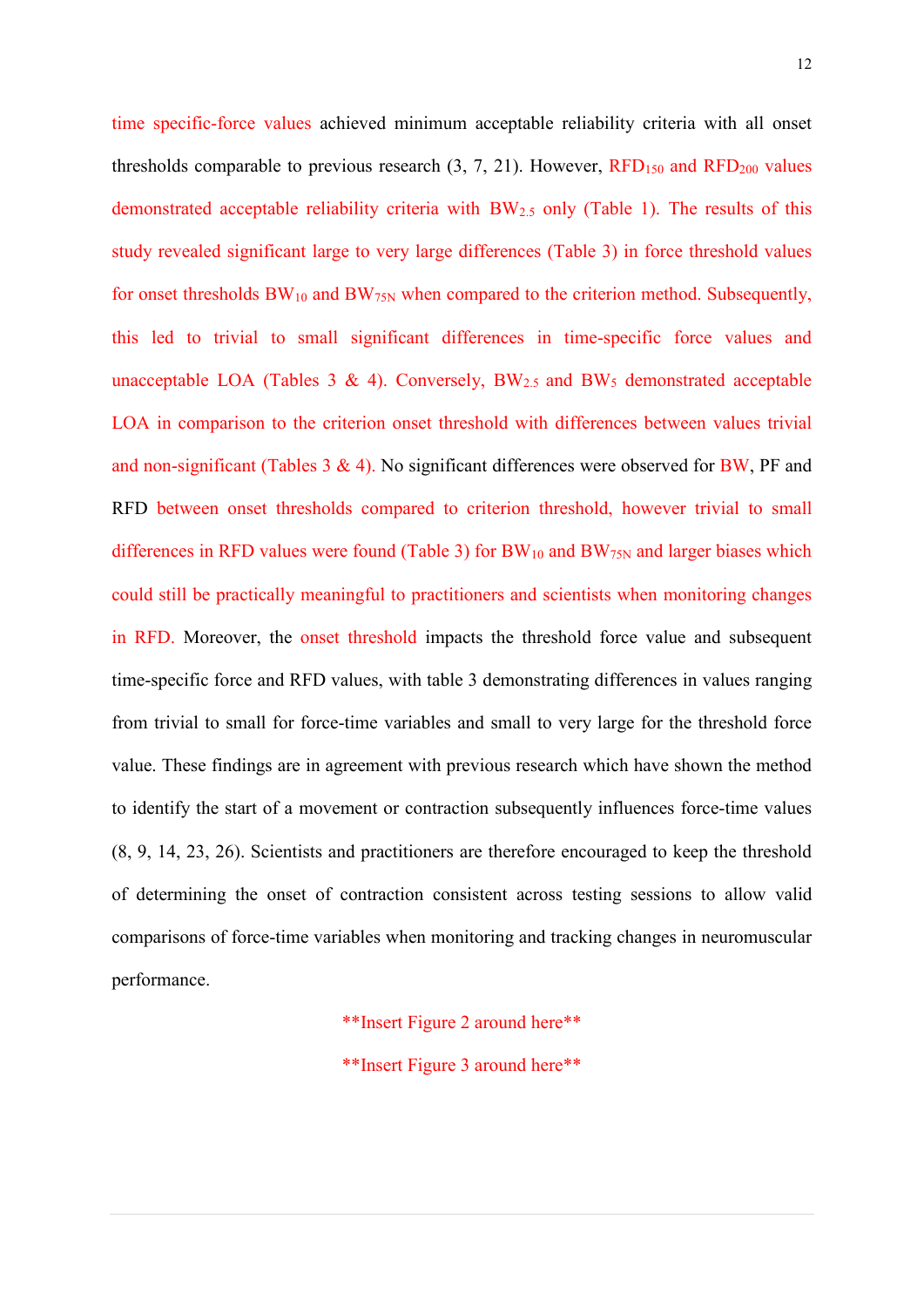Various thresholds have been stated for IMTP assessments (6, 7, 19, 36) whereas previous studies have failed to state how they defined the start for force-time variable analysis (3, 12, 20, 21, 29, 34) making it difficult to replicate force-time data analysis procedures. This study to our knowledge is the first to examine the effect of different onset thresholds on IMTP force-time variables. A consistent observation from our study was the  $BW_{10}$  and  $BW_{75N}$ threshold produced higher force-time values, demonstrated greater bias and subsequently elevated values in contrast to the other onset thresholds (Tables 3-5). These elevations in time-specific force values from the  $BW_{10}$  and  $BW_{75N}$  method can be attributed to the significantly higher force threshold value and subsequent greater onset bias in comparison to  $BW_{2.5}$ , BW<sub>5SD</sub> and BW<sub>5</sub> force threshold values as illustrated in Figure 1. Researchers have suggested that a higher relative or absolute threshold to determine the onset of a contraction may result in onset bias, where there is a time delay bias from the actual true contraction which can lead to misinterpreted and erroneous calculations of kinetic variables  $(8, 23)$ . Subsequently, from our findings, the other onset thresholds methods in contrast to BW<sub>5SD,</sub> BW<sub>2.5</sub> and BW<sub>5</sub> result in greater onset bias and this delay in force-time analysis for timespecific force values results in calculation and analysis of these values on a higher portion of the force-time curve as illustrated in Figure 1. Consequently, this resulted in inaccuracies and erroneous calculations of time-specific force values and RFD, causing the inflated values and unacceptable LOA with the criterion threshold force at 100 and 150 ms.

BW<sub>2.5</sub> and BW<sub>5SD</sub> produced the lowest force-time values with no significant differences (p>0.05) in values for all kinetic variables and trivial effect sizes (Table 3). However, based on the means of this data set  $BW_{5SD}$  produced slighter greater values than  $BW_{2.5}$  with biases of 34.8 - 41.2N (2.0-2.4%) observed for  $Force<sub>100</sub>$ ,  $Force<sub>150</sub>$  and  $Force<sub>200</sub>$  (Table 4), achieving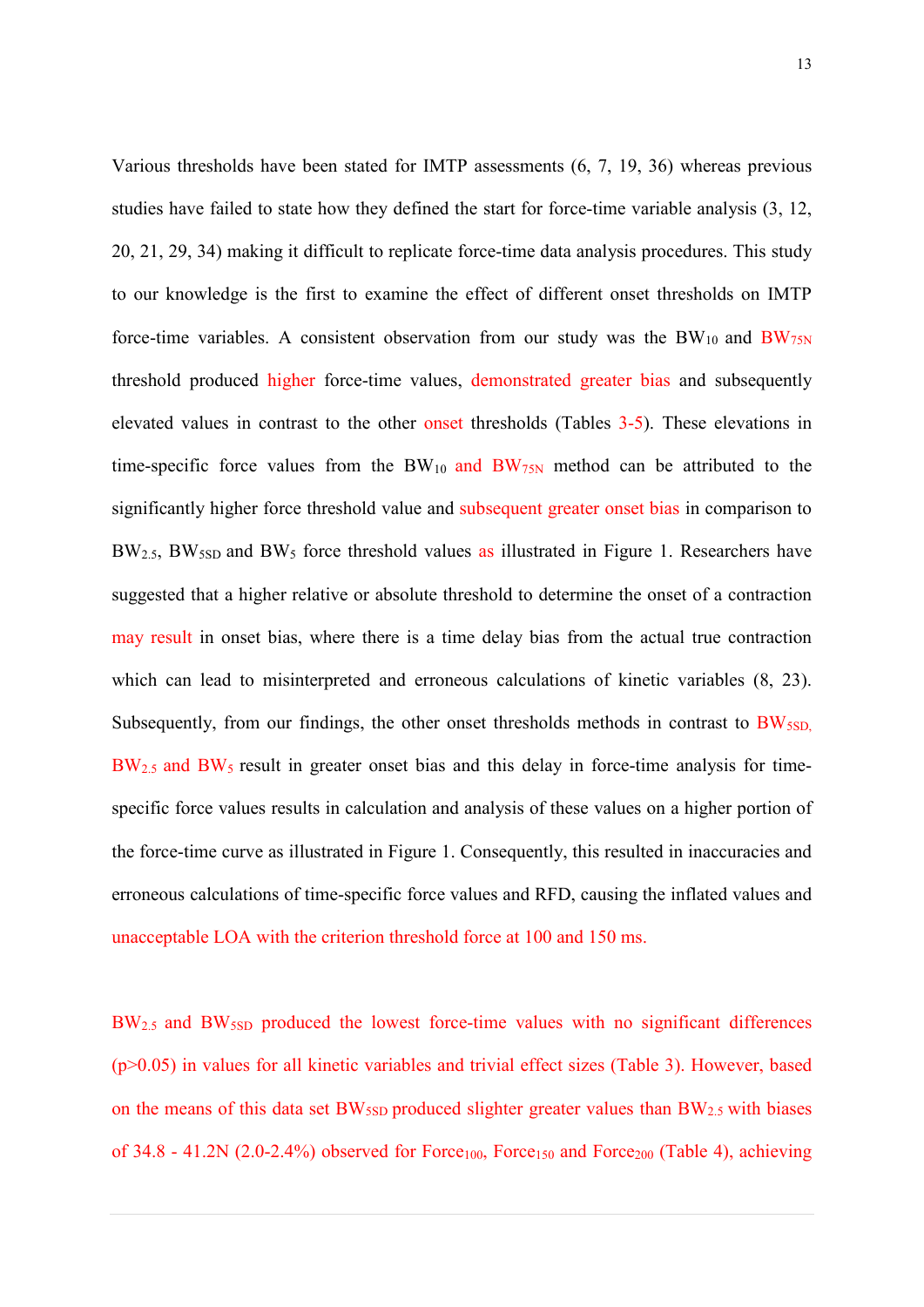acceptable LOA criteria. Conversely, Bland and Altman plots illustrated in Figure 2 indicate some individual variation in relation to the agreement between the two methods. For example, Figure 2 illustrates some BW<sub>5SD</sub> trials produced lower onset threshold force and subsequent time-specific force values in comparison to BW2.5. The individual cases where the BW5SD produced lower kinetic values (Figure 2) are likely to be explained by the low noise (low standard deviation) from pre-tension/contraction and posture or residual noise during the weighing period. Conversely, the Bland and Altman plots (Figure 2) also reveal that greater values across all variables can be attained with a  $BW_{\text{SSD}}$  onset threshold which can be attributed to a greater onset threshold because of greater noise during the weighing period. A BW<sub>2.5</sub> threshold is not influenced by the noise associated during the weighing period which may explain the better reliability measures between trials (Table 1). Therefore, these findings suggest that a BW<sub>5SD</sub> onset threshold can produce lower onset lower threshold forces and kinetic values when noise during the weighing period is minimized.

No significant differences ( $p$ >0.05) were observed between BW<sub>5SD</sub> and BW<sub>5</sub> for all kinetic variables with trivial effect sizes (Table 3). Additionally, low mean bias was found between these two onset thresholds for all kinetics (Table 4  $\&$  5); based on the mean of the data BW<sub>5</sub> produced slightly higher time-specific force values with mean biases of  $\leq 24.4N$  ( $\leq 1.4\%$ ) reported achieving acceptable LOA criteria (Table 4). It should be noted that narrower LOAs for all force-time variables were observed for  $BW_5$  in contrast  $BW_{2.5}$  against the criterion threshold, suggesting a better agreement (Figure 3 and Tables 4 & 5). Conversely greater mean biases were observed when comparing  $BW_{5SD}$  to  $BW_{10}$  and  $BW_{75N}$  which did not meet acceptable LOA criteria for force at and RFD during 100 and 150 ms (Tables 4 & 5). Scientists and practitioners are therefore advised not to use  $BW_{10}$  relative threshold and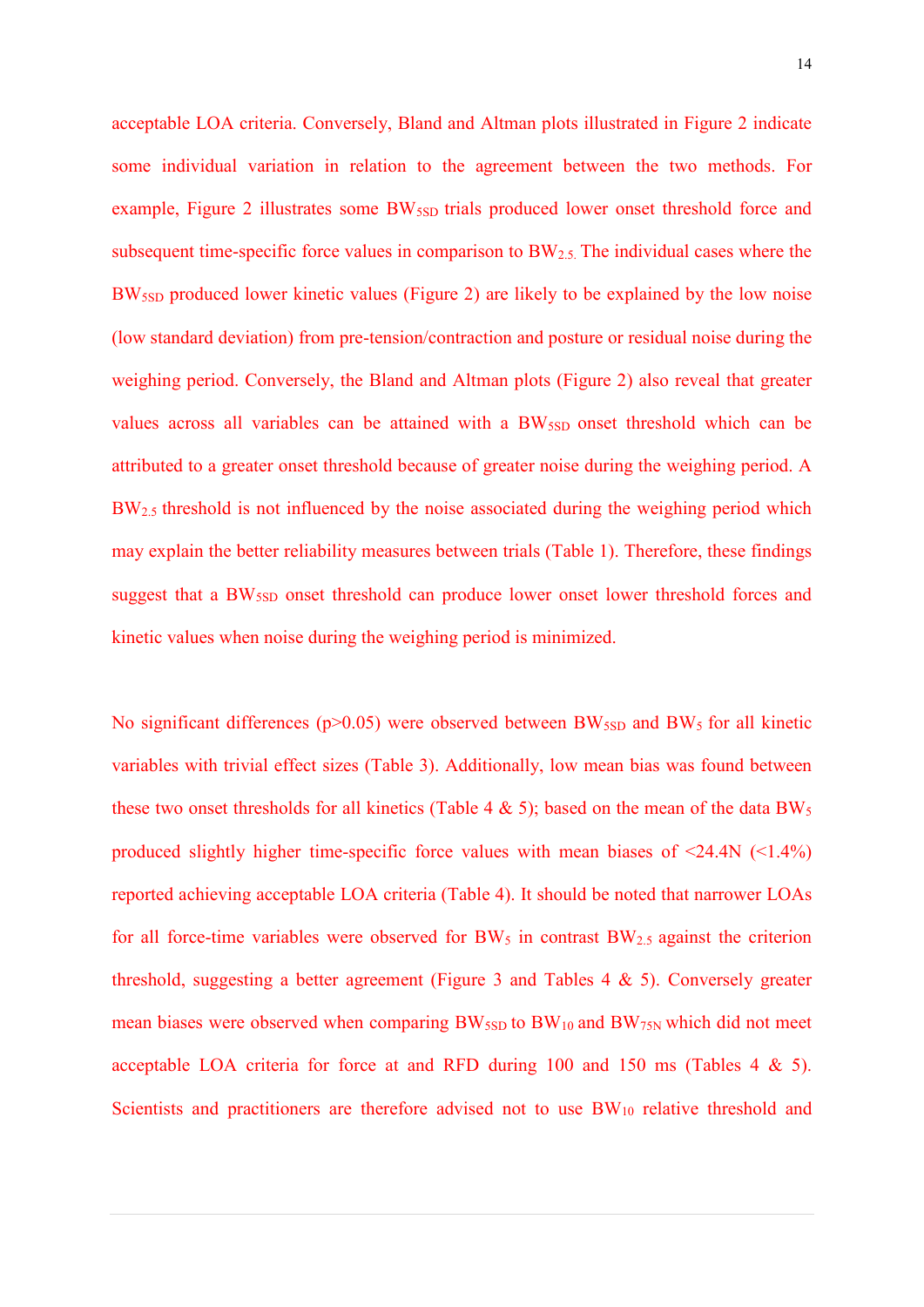BW75N arbitrary onset threshold as these result in inflated values for time-specific force and RFD.

A problem that currently compromises the accuracy of IMTP force-time data is how the start point of force-time data analysis is identified (8, 9, 23, 26). A stable baseline force and minimal noise is desired during the weighing periods to allow accurate identification of the onset of contraction for IMTP testing (23). However, this will be largely dependent on the administration of strict IMTP protocols and impacted by the participant's pretension/contraction and posture and residual noise during the weighing period. Thus, arbitrary and relative onset thresholds should be just high enough to overcome the highest noise level in the participants baseline force to reduce the onset bias and delay in force-time variables analysis (8). In light of this, when using objective automated arbitrary or relative thresholds to determine the onset of the contraction during IMTP, scientists and practitioners should select a threshold which results in low onset bias. The results from this study suggest that BW5SD, BW2.5 and BW5 are the most suitable objective and relative onset thresholds for calculations of time-specific and RFD values during IMTP testing. However, practitioners should be aware that relative thresholds such as  $BW_{2.5}$  and  $BW_5$  do not consider the noise associated during the weighing periods in contrast to using BW<sub>5SD</sub>. As such practitioners, can have greater certainty that a deviation in force which exceeds 5 SD of BW is a meaningful change in force (onset of contraction) and not influenced by noise.

The results of this study show that the different onset thresholds influence the force-time variables derived during force-time data analysis which is agreement with previous research (8, 9, 26). Meylan et al. (26) reported similar findings for CMJ kinetic and kinematic variables suggesting that the method of identifying that start of the movement  $(BW<sub>2.5</sub>, BW<sub>5</sub>)$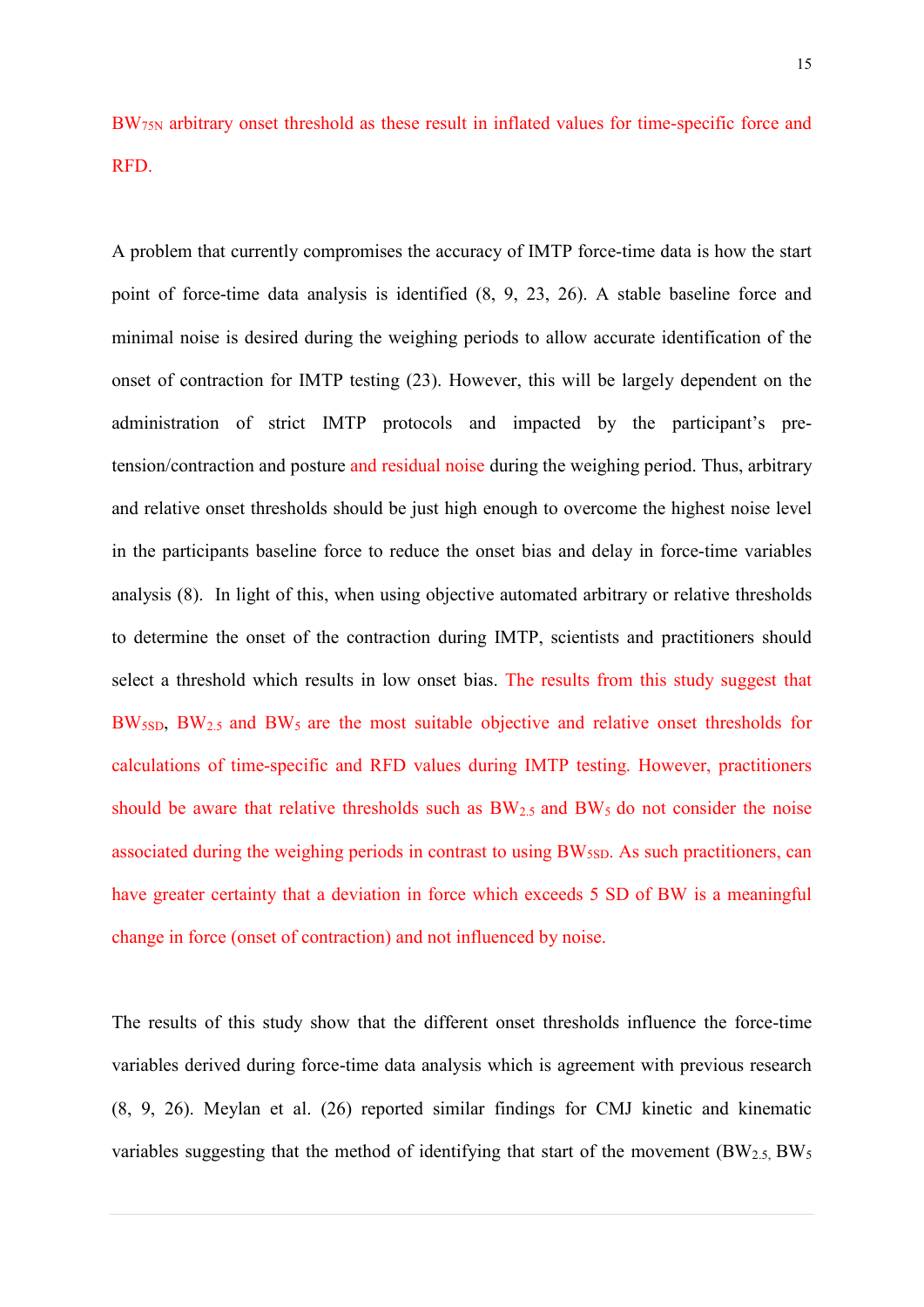and BW10) can result in lower or higher of kinematic and kinetic variables. The authors recommended using a BW<sub>2.5</sub> threshold to preserve as much of the signal as possible; higher thresholds resulted in significant amounts of the eccentric phase being lost in the analysis subsequently impacting kinetic and kinematic variables. Consequently, underestimations of eccentric variables including time to PF, ground contact time, and time to peak power  $(p<0.05)$  were observed and elevations of concentric variables. Furthermore, Dotan et al.  $(8)$ revealed visual, arbitrary and relative determined onset thresholds produced significantly different time to rate of torque development and torque-time plots during an isometric knee extension. The authors also revealed when comparing male boys and men isometric knee extension, the results and magnitude of differences were further influenced by the onset threshold used. Therefore, scientists and practitioners should be aware of the influence of the method used to determine the onset of contraction during isometric assessments and other testing protocols as different force-time kinetics can be attained which subsequently impacts the accuracy of the evaluations of the athlete's contractile properties. Furthermore, caution should be made when interpreting and comparing results between studies who have used different onset thresholds (8, 23).

A potential issue regarding IMTP assessments is reducing the noise associated with participant's pre-tension/contraction and posture during the weighing period to achieve a stable baseline force to subsequently determine BW (average force). Reducing the noise associated during the weighing period can be achieved in several ways including familiarizations with Olympic lifts and the IMTP protocol, visually inspecting the force trace during data collection, and discarding trials with clear fluctuations in force during the weighing period. Achieving a stable baseline force during the weighing period should result in lower standard deviations in BW and subsequently a lower onset threshold and lower onset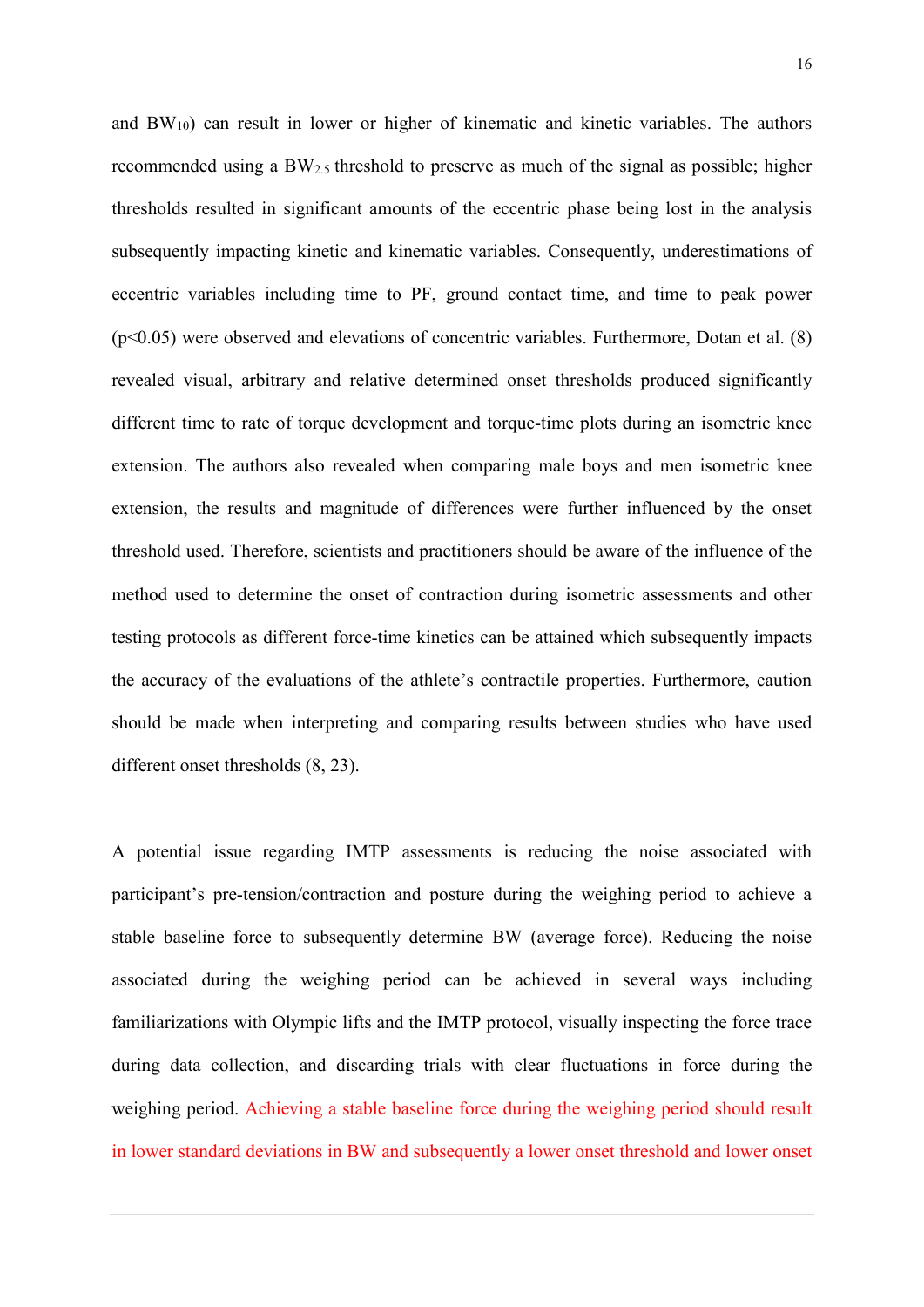bias (8, 23). Conversely, relative thresholds fail to consider the noise associated during this weighing period and therefore decrease the certainty that a meaningful change in force has occurred. Therefore, when determining the onset of contraction as a deviation from average BW during the weighing periods, scientists and practitioners are encouraged to familiarize subjects with the IMTP protocol and discard and repeat trials with large fluctuations (peak deviation > 50 N from average BW) and pre-tension/contraction during the weighing period.

It should be noted that there are several limitations of the present study. Firstly, a small sample size  $(n = 9)$  resulting in 18 trials were used for comparisons between onset thresholds, while there were also a large number of statistical comparisons. In addition, the present study compared arbitrary and relative BW thresholds to determine the onset of contraction, however a visually and manually determined onset of contraction could produce different results and may reduce onset bias (8, 23). Furthermore, an onset threshold using rate of change in force has been previously used however we did not compare this method (36). It is recommended that further research is required in larger sample sizes and number of trials determining the effect of different onset thresholds on IMTP force-time variables. Future research should compare the BW<sub>2.5</sub> onset threshold, BW<sub>5SD</sub> onset threshold, rate of change in force onset threshold as described by West et al. (36), and a manually determined onset threshold to the determine the most accurate and reliable assessment of IMTP force-time variables.

#### **PRACTICAL APPLICATIONS**

Overall, this study demonstrated that five different onset thresholds produced different forcetime values within a neutral data pool.  $BW_{2.5}$  and  $BW_5$  achieved acceptable agreement with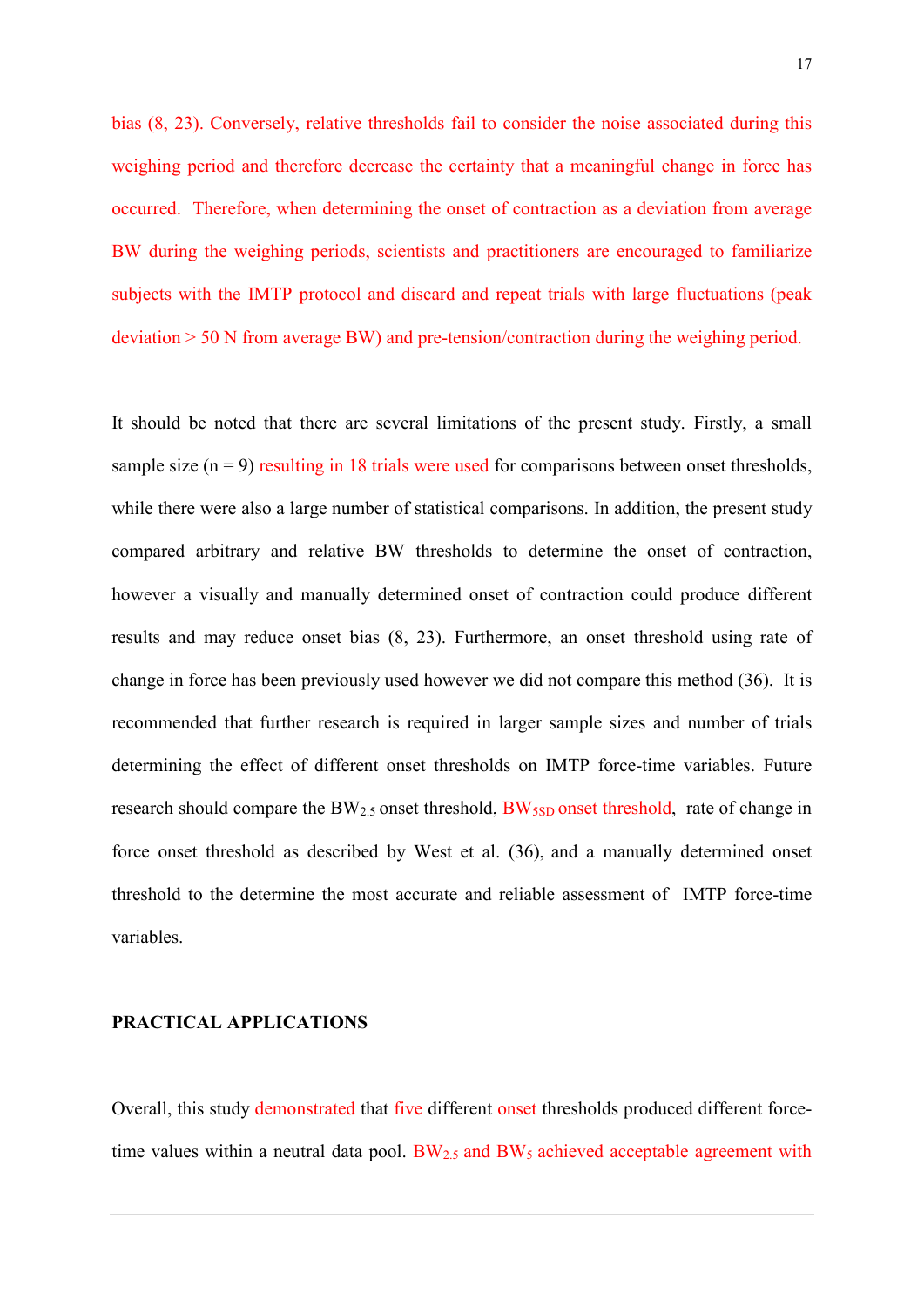BW5SD and consistently produced the lowest values for time specific-force values and RFD (during 0-100, 0-150 and 0-200 ms); although the best reliability measures were observed with BW<sub>2.5</sub>. Conversely, BW<sub>10</sub> and BW<sub>75N</sub> onset thresholds resulted in inflated values for time-specific force values and RFD; while also demonstrating lower reliability measures. These discrepancies can be attributed to the lower onset bias observed with a  $BW_{2.5}$ ,  $BW_{5SD}$ and BW<sub>5</sub> threshold which results in the calculation and analysis of force–time variables on a lower portion of the slope of the force-time curve. Conversely, the other onset thresholds have larger onset bias which subsequently results in the erroneous calculations of force-time variables on a higher portion of the force-time curve, thus resulting in elevated values. Therefore, when using automated and objective onset thresholds during IMTP testing, scientists and practitioners are recommended to use BW<sub>5SD</sub> onset threshold for time-specific force values (Force<sub>100</sub>, Force<sub>150</sub> and Force<sub>200</sub>) and RFD (RFD<sub>100</sub>, RFD<sub>150</sub>, RFD<sub>200</sub>) for accurate and reliable data, which eliminates the potential influence of noise. As such scientists and practitioners can have greater certainty that the onset of contraction identifies a true meaningful change in force when using this method compared to relative onset thresholds. It is further recommended to keep the threshold of determining the onset of contraction consistent across testing sessions to allow valid comparisons of force-time variables when monitoring and tracking changes in neuromuscular performance.

#### **ACKNOWLEDGEMENTS**

The authors would like to thank the Salford Red Devils Rugby League Club coaching staff and players. The authors would also like to thank Phil Graham-Smith for permission and use of his customized analysis spreadsheet which was subsequently amended for the purpose of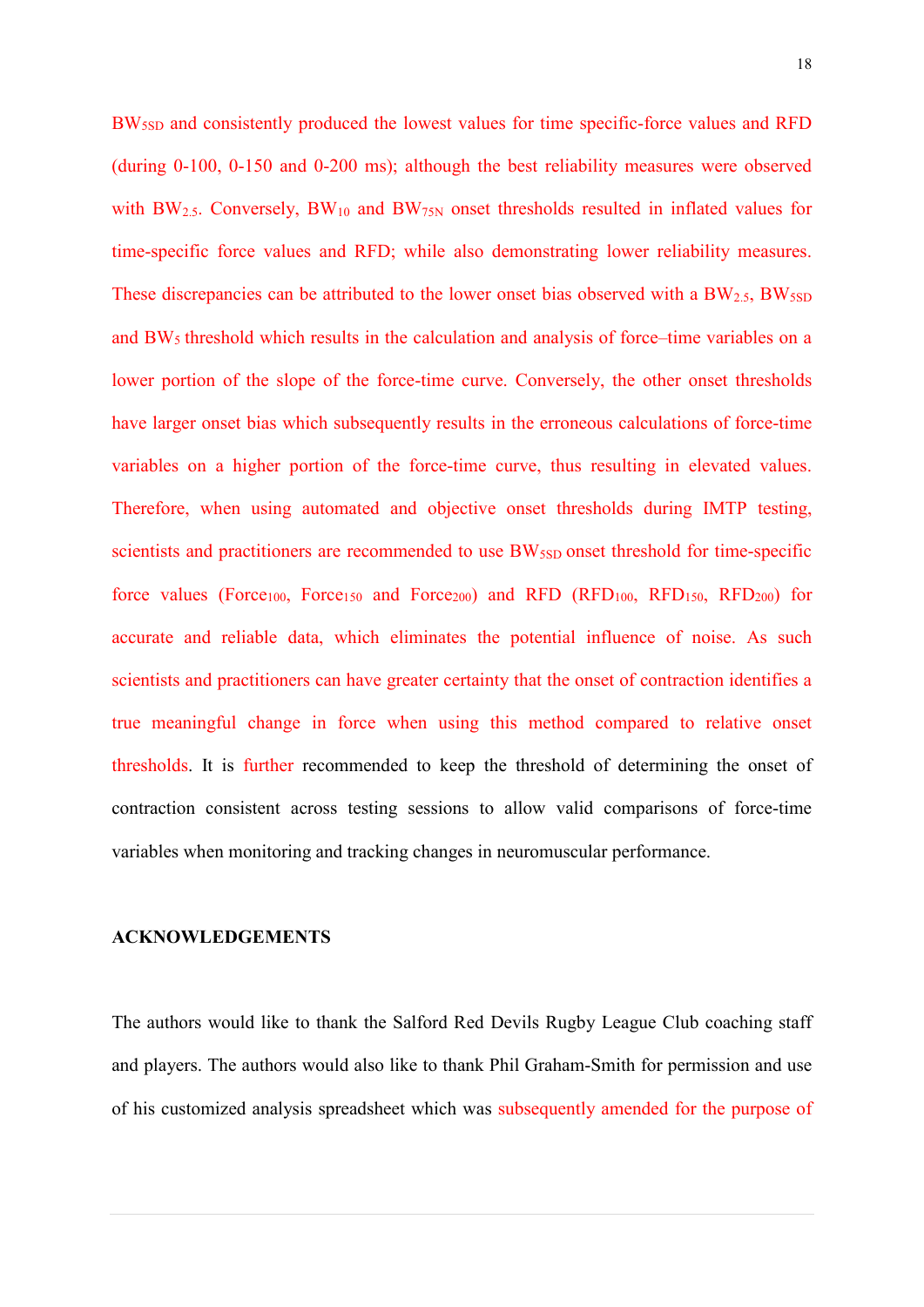this study. No grant funding was received to support this research and the authors have no

conflict of interest.

# **REFERENCES**

- 1. Baumgartner TA and Chung H. Confidence limits for intraclass reliability coefficients. *Meas Phys Educ Exerc Sci* 5: 179-188, 2001.
- 2. Bazyler CD, Beckham GK, and Sato K. The Use of the Isometric Squat as a Measure of Strength and Explosiveness. *J Strength Cond Res* 29: 1386-1392, 2015.
- 3. Beckham G, Mizuguchi S, Carter C, Sato K, Ramsey M, Lamont H, Hornsby G, Haff G, and Stone M. Relationships of isometric mid-thigh pull variables to weightlifting performance. *J Sports Med Phys Fitness* 53: 573-581, 2013.
- 4. Bland JM and Altman D. Statistical methods for assessing agreement between two methods of clinical measurement. *The lancet* 327: 307-310, 1986.
- 5. Cohen J. *Statistical power analysis for the behavioral sciences (rev.* Lawrence Erlbaum Associates, Inc, 1977.
- 6. Comfort P, Jones PA, McMahon JJ, and Newton R. Effect of Knee and Trunk Angle on Kinetic Variables During the Isometric Mid-Thigh Pull: Test-Retest Reliability. *Int J Sports Physiol and Perform* 10: 58-63, 2015.
- 7. Dos' Santos T, Jones PA, Kelly J, McMahon JJ, Comfort P, and Thomas C. Effect of Sampling Frequency on Isometric Mid-Thigh Pull Kinetics. *Int J Sports Physiol and Perform* 11: 255-260, 2016.
- 8. Dotan R, Jenkins G, O'Brien TD, Hansen S, and Falk B. Torque-onset determination: Unintended consequences of the threshold method. *Journal of Electromyography and Kinesiology* 31: 7-13, 2016.
- 9. Eagles AN, Sayers MGL, Bousson M, and Lovell DI. Current Methodologies and Implications of Phase Identification of the Vertical Jump: A Systematic Review and Meta-analysis. *Sports Medicine* 45: 1311-1323, 2015.
- 10. Gathercole R, Sporer B, Stellingwerff T, and Sleivert G. Alternative countermovement-jump analysis to quantify acute neuromuscular fatigue. *International journal of sports physiology and performance* 10: 84-92, 2015.
- 11. Haff GG, Carlock JM, Hartman MJ, Kilgore JL, Kawamori N, Jackson JR, Morris RT, Sands WA, and Stone MH. Force--Time Curve Characteristics of Dynamic and Isometric Muscle Actions of Elite Women Olympic Weightlifters. *J Strength Cond Res* 19: 741-748, 2005.
- 12. Haff GG, Ruben RP, Lider J, Twine C, and Cormie P. A comparison of methods for determining the rate of force development during isometric midthigh clean pulls. *The Journal of Strength & Conditioning Research* 29: 386-395, 2015.
- 13. Haff GG, Stone M, O'Bryant HS, Harman E, Dinan C, Johnson R, and Han K-H. Force-time dependent characteristics of dynamic and isometric muscle actions. *J Strength Cond Res* 11: 269-272, 1997.
- 14. Hansen KT, Cronin JB, and Newton MJ. Three methods of calculating force-time variables in the rebound jump squat. *J Strength Cond Res* 25: 867-871, 2011.
- 15. Hanson ED, Leigh S, and Mynark RG. Acute effects of heavy-and light-load squat exercise on the kinetic measures of vertical jumping. *J Strength Cond Res* 21: 1012-1017, 2007.
- 16. Hart N, Nimphius S, Wilkie J, and Newton R. Reliability And Validity Of Unilateral And Bilateral Isometric Strength Measures Using A Customised, Portable Apparatus. *J Aust Strength Cond* 20 61- 67, 2012.
- 17. Hopkins WG. Reliability from consecutive pairs of trials (Excel spreadsheet). *A new view of statistics* 2016, 2000.
- 18. Hopkins WG. A scale of magnitudes for effect statistics. *A new view of statistics*, 2002.
- 19. James LP, Roberts LA, Haff GG, Kelly VG, and Beckman EM. The validity and reliability of a portable isometric mid-thigh clean pull. *J Strength Cond Res*, 2015.